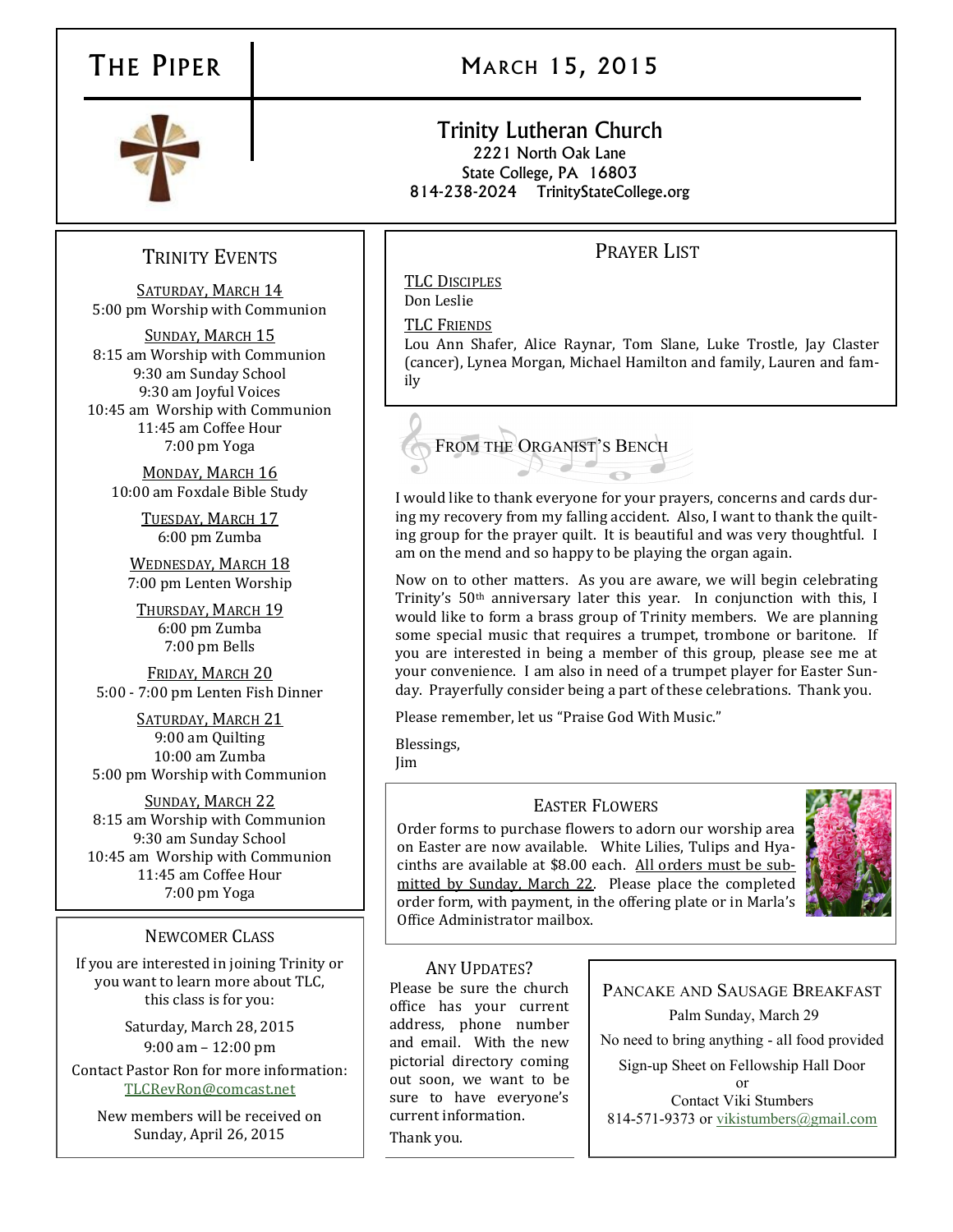### VOLUNTEERS NEEDED FOR PICTORIAL DIRECTORY PHOTO SHOOT

Hosts/Hostesses are needed to help with the pictorial directory photo shoot. We need volunteers for March 23, 4:45 pm till 9:00 pm; on March 24 and 25 for two four-hour slots. First slot starts at 1:45 pm and ends at 5:30 pm. The second slot starts at 5:15 pm and ends at 9:00 pm. The sign -up sheet is on the bulletin board near Fellowship Hall.

The duties of the Host/Hostess include the following:

- 1. Greeting Families
- 2. Putting address labels on cards
- 3. Have families list how their names will appear under their photos

Help with the directory preparation and meet new people.

#### PICTORIAL DIRECTORY PHOTO SESSIONS

The company handling the photography for the pictorial directory has made more sessions available on Monday evening, March 23, from 5:00 pm to 9:00 pm.

On Monday, March 23, the following times are available

5:00 pm, 5:10 pm, 5:30 pm,5:40 pm 6:00 pm, 6:10 pm, 6:30 pm, 6:40 pm 7:00 pm, 7:10 pm, 7:30 pm, 7:40 pm 8:00 pm, 8:10 pm, 8:30 pm, 8:40 pm

On Wednesday, March 25, the following times are available 2:40 pm, 3:10 pm, 3:40 pm

If you have not signed up for a photo session and you would like to schedule one of the available time slots, contact Lynn Garrison at [lynndelou@gmail.com.](mailto:lynndelou@gmail.com) Please include the number of people in your group.

# Lenten Fish Dinner

Fellowship Hall 5:00 – 7:00 pm

Eat In or Take Out

March 13 Menu: Breaded Flounder, Baked Cod, Mashed Potatoes, Green Bean Casserole, Baked Beans and Tossed Salad

Desserts requested

March 20

Menu: Crab Cakes, Steamed Shrimp, Fish Sticks, Oven Roasted Potatoes, CA Blend Vegetables, Mixed Vegetables, Tossed Salad

Desserts requested

Sign-up sheet is posted on the door to Fellowship Hall

Reservations appreciated but not required

See Pastor Ron for more information

#### TLC FINANCIAL INFORMATION

July 1, 2014 – February 28, 2015

| Income     | \$180,834.84    |
|------------|-----------------|
| Expenses   | \$199,704.12    |
| Difference | $-$ \$18,869.28 |

(The expenses include payment of \$26,778.00 for roof repair and new shingles. This was withdrawn from the Building Fund.)

These amounts represent operating income and expenses and do not include any interest, dividends or investment value changes.

## LUTHERAN WORLD RELIEF PERSONAL CARE KITS

As we work our way through Lent the congregation is invited to consider donating items to Lutheran World Relief for their Personal Care Kits. These kits are given to people who are recovering from a crisis that may be caused by natural forces or the result of human violence or war.

We have done this once before and this time may we challenge ourselves to collect items for **50** Personal Care Kits. We will be collecting the following items on the weekends indicated. Feel free, however, to bring any of the items at anytime during Lent. Also, you may donate as many of each item as you wish. Please place the items in the plastic container in the narthex. Each weekend we will focus on a particular item as follows:

February 21/22 One light-weight bath-size towel (between 20"×40" & 52"×27"), dark color recommended

February 28 / March 1 Two bath-size bars (4 to 5 oz.) of soap, any brand, in original wrapping

March 7/8 One adult-size toothbrush in its original packaging March 14/15

One sturdy comb, remove packaging

March 21/22 One metal nail clippers (attached file optional), remove packaging

Kits will be assembled for shipping on Saturday, April 11, at 10:00 am. Volunteers are needed to help assemble the kits. See Pastor Ron for more details.